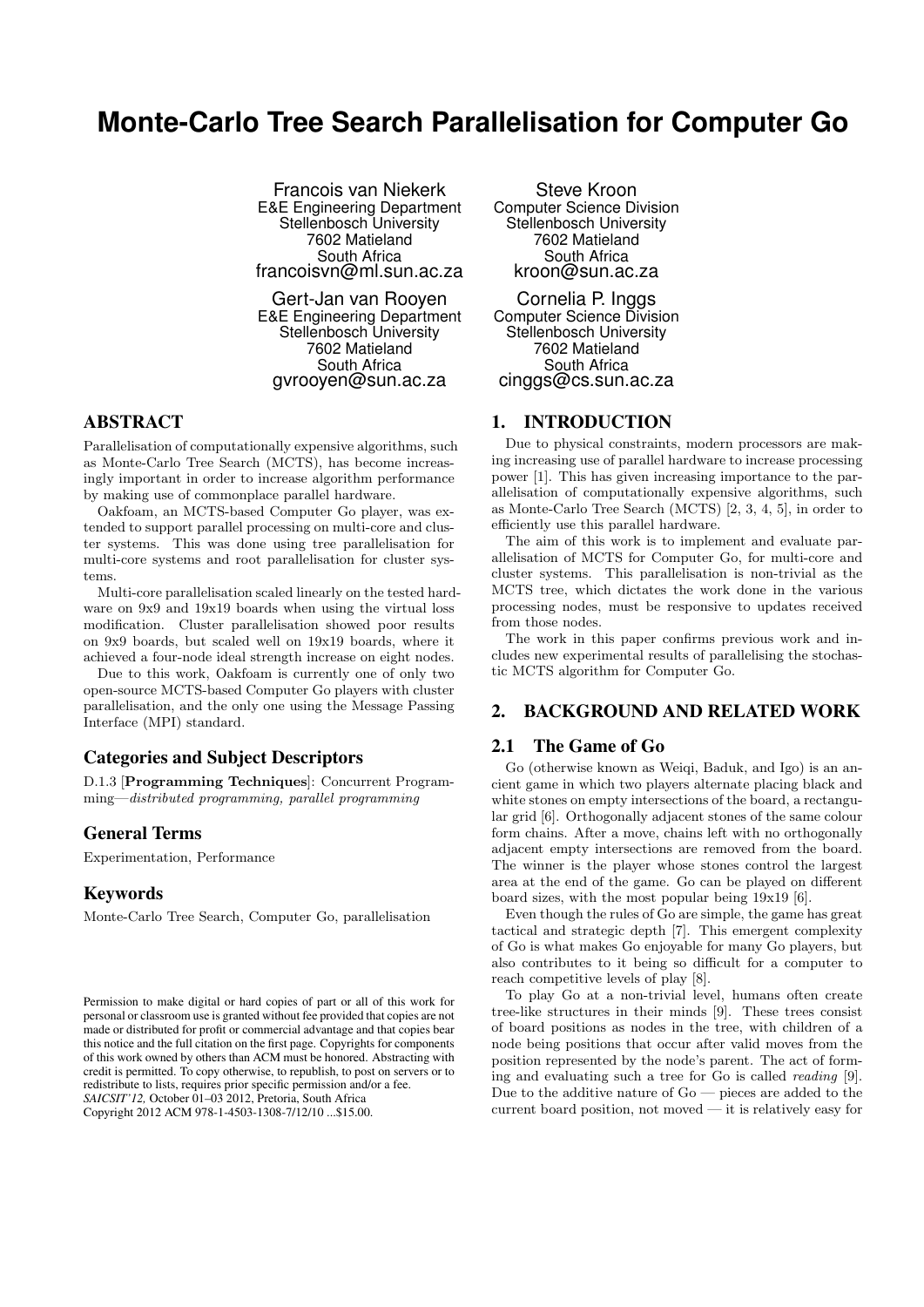humans to read ahead [9], compared to games like Chess, in which pieces move around. Michael Redmond, a professional Go player, has stated that he can read up to 30 moves ahead in a complex situation in the middle of a game, and further ahead closer to the end of a game [7].

As with most games, there is no absolute measure of playing strength in Go. Rather, ratings are awarded to Go players based on their performance in previous games. In this work, we measure the relative strength of two players by playing a number of games between them.

#### 2.2 Computer Go

Computer Go refers to the development of computer programs able to play the game of Go. In a number of other games, such as Chess and Othello, computers have surpassed human players in skill [8]. However, Computer Go has not yet achieved the same dominance reached in those games [4, 5. This is partially due to the complexity of  $Go$  — the branching factor of Go is over 100 on a 19x19 board for most of the game, whereas the branching factor of Chess is closer to 20 [8].

## 2.3 Game Trees

Game trees are used in computer players, for games such as Go, to plan ahead and select moves. They are tree structures, with nodes representing positions and edges representing moves that lead to other positions [10]. Game trees can have additional information stored at nodes, such as a winner or evaluation score. In this way, game trees can be used to perform searches for moves using techniques like minimax or negamax [10].

A complete game tree (one that contains all possible game sequences) will reveal perfect  $play<sup>1</sup>$  when minimax or negamax is performed on it. However, this requires too much memory and processing for most games (particularly Go) so it is not usually attempted [8]. Instead, techniques such as alpha-beta pruning [10] are used to reduce the computational resources required and make the tree search feasible.

Classical approaches to Computer Go tried to replicate the thought process that humans use to grow and evaluate a game tree, using minimax or negamax with alpha-beta pruning and a function evaluating positions [11]. This was not very successful, as the expert knowledge that had to be hand-coded and maintained for an accurate evaluation function became too complex, and thus difficult to extend [11]. In the last decade, MCTS has found popularity in Computer Go by outperforming such classical computer game-playing techniques [3, 4, 5].

#### 2.4 Monte-Carlo Tree Search

Monte-Carlo simulations are stochastic simulations of a model [12]. Through repetition, such simulations can provide statistically significant information and can be useful for problems that do not have a known deterministic solution [12].

In the context of Computer Go, these simulations, often referred to as playouts, simulate a game of Go from some initial position until the end of the game, by selecting moves for each player stochastically [13]. Playouts usually make use of heuristics to bias the distribution for move selection from a given position [4, 5]. Once the end of the game is

reached, it is straightforward to score the position and determine the winner. If a number of playouts are performed, starting from the same position, then the ratio of wins to losses can form an evaluation of that position. Even though these playouts only make use of the game rules and simple heuristics to select moves, through repetition they are able to provide valuable information regarding the relative quality of moves [3, 13].

To improve the performance of Monte-Carlo simulations in adversarial scenarios, they were combined with game tree search to form Monte-Carlo Tree Search (MCTS) [3, 5]. Besides its early application to Computer Go, MCTS has been applied to various other domains, including General Game Playing (GGP) [3, 5, 14].

MCTS begins by creating a tree with the current game position as the root node. Each node in the tree will store the number of wins and losses for playouts beginning from a descendant of that node [3]. Figure 1 shows an example MCTS tree. All leaf nodes and nodes that can add another valid child<sup>2</sup> form the *frontier* of the MCTS tree.



Figure 1: Example MCTS tree. Nodes show the number of playout wins over the total number of playouts from descendants of that node (from the perspective of one player). Shaded nodes indicate the opponent will play next from this position.

The MCTS algorithm consists of a number of iterations of four steps: selection, expansion, simulation and backpropagation [15].

Selection is the process of descending the tree to a frontier node (see Figure 2). Each node on the descent path is selected according to a selection policy. This policy has to balance exploration versus exploitation. Exploitation is the act of focusing on the currently best node, while exploration is the act of considering other, currently worse (but possibly ultimately better), nodes. Upper Confidence Bounds (UCB) was the first selection policy used [3], but recently other selection policies with better empirical performance are typically used [5].

Once the selection process has stopped descending, expansion is performed by adding a child to the frontier node reached (see Figure 3). In this way, the tree is constantly expanding, looking further into the possible future. Expansion increases the accuracy and relevance of the tree by making it a more realistic representation of possible outcomes.

Simulation is the process of performing a playout starting from the new child node added to the frontier in the expansion step (see Figure 4).

<sup>1</sup>Perfect play is to make the best move possible each turn.

<sup>2</sup>Not all valid moves from a position are added to the tree immediately, or even at the same time.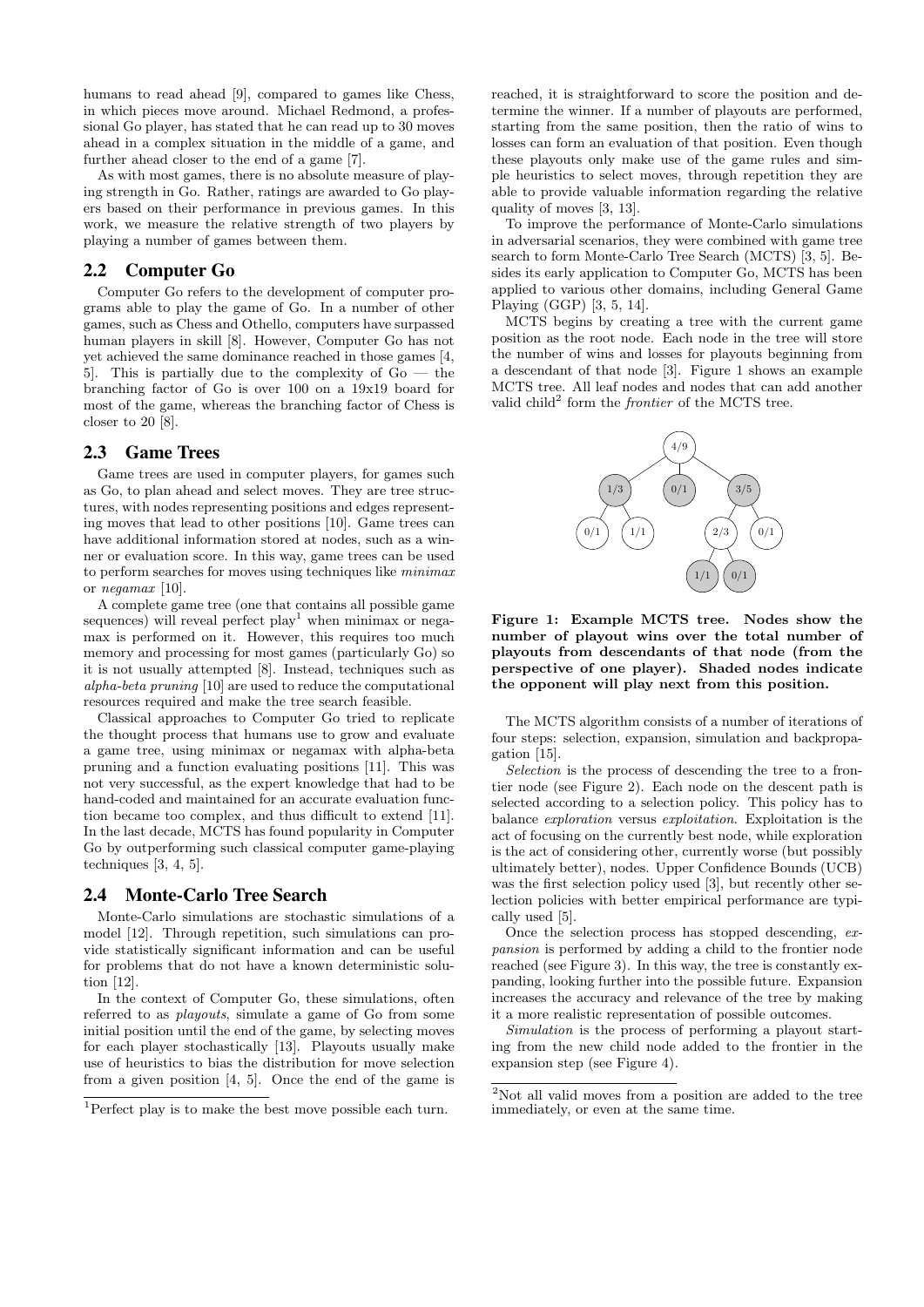

Figure 2: MCTS selection, showing the process of descending the tree.



Figure 3: MCTS expansion, showing the process of adding a node to the frontier of the tree.

In the last step, backpropagation, the simulation result from the new frontier node is propagated back up the tree until the root is reached (see Figure 5).

When a stop condition is met, such as a specific number of playouts having occurred, or a specific time having passed, the MCTS search can be stopped and the best move selected according to some criteria. A child of the root node is selected, representing a valid move to a new position from the current position. It has been shown that, using better performing selection policies, selecting the child with the most playouts is a more robust method than the child with the highest win-loss ratio [5].

The process of descending through a node and later adding a playout result to that node can be viewed as sampling from a Bernoulli random distribution. However, as the tree ex-



Figure 4: MCTS simulation, showing a playout performed with a win (W) result.



Figure 5: MCTS backpropagation, showing how the simulation result of Figure 4 propagates up the tree.

pands over time, the parameter of this distribution changes and the sequence of playout results therefore forms a nonstationary process. This non-stationarity plays an important role in parallelisation.

It has been shown that given an increase in the number of playouts, MCTS increases in strength [16]. This increase in playouts can be achieved through an increase in thinking time or an increase in the rate of playouts. An increase in thinking time is usually not an option, but an increase in the rate of playouts can be accomplished through optimisation or parallelisation.

#### 2.5 Parallelisation

Parallelisation of MCTS attempts to increase the strength of MCTS by increasing the rate of playouts, thereby increasing the total number of playouts done within a fixed thinking time. Parallelisation does this by simultaneously making use of a number of processing nodes. These nodes can be central processing unit (CPU) cores on a symmetric multiprocessing (SMP) (multi-core) machine or spread out over a number of machines in a cluster. We say a method scales to a certain number of nodes when it is stronger running on that many nodes than a version running on one less node.

MCTS can be parallelised using various methods, the major ones being tree parallelisation, leaf parallelisation, and root parallelisation [5, 17]. One issue that is common to all of these methods, in varying degrees, is the parallel effect.

#### *2.5.1 Parallel Effect*

It is important to note that parallelising a well-tuned MCTS implementation will usually lead to a loss in playing strength when the total number of playouts is fixed: because the process of node selection is non-stationary, a parallel implementation will select nodes and perform playouts from them differently to a sequential implementation. For example: in a parallel implementation a number of processing nodes might perform playouts in parallel starting from the same node, only to find that the node is not favourable once all the playouts have completed; in a sequential implementation the first playout might have shown that the node is not favourable and subsequent playouts would then have explored other nodes of the tree. The loss in strength resulting from parallelising a fixed number of playouts is referred to as the parallel effect in this paper.

#### *2.5.2 Tree Parallelisation*

In tree parallelisation, a shared MCTS tree is used by all processing nodes (see Figure 6) [5, 17, 18]. This implies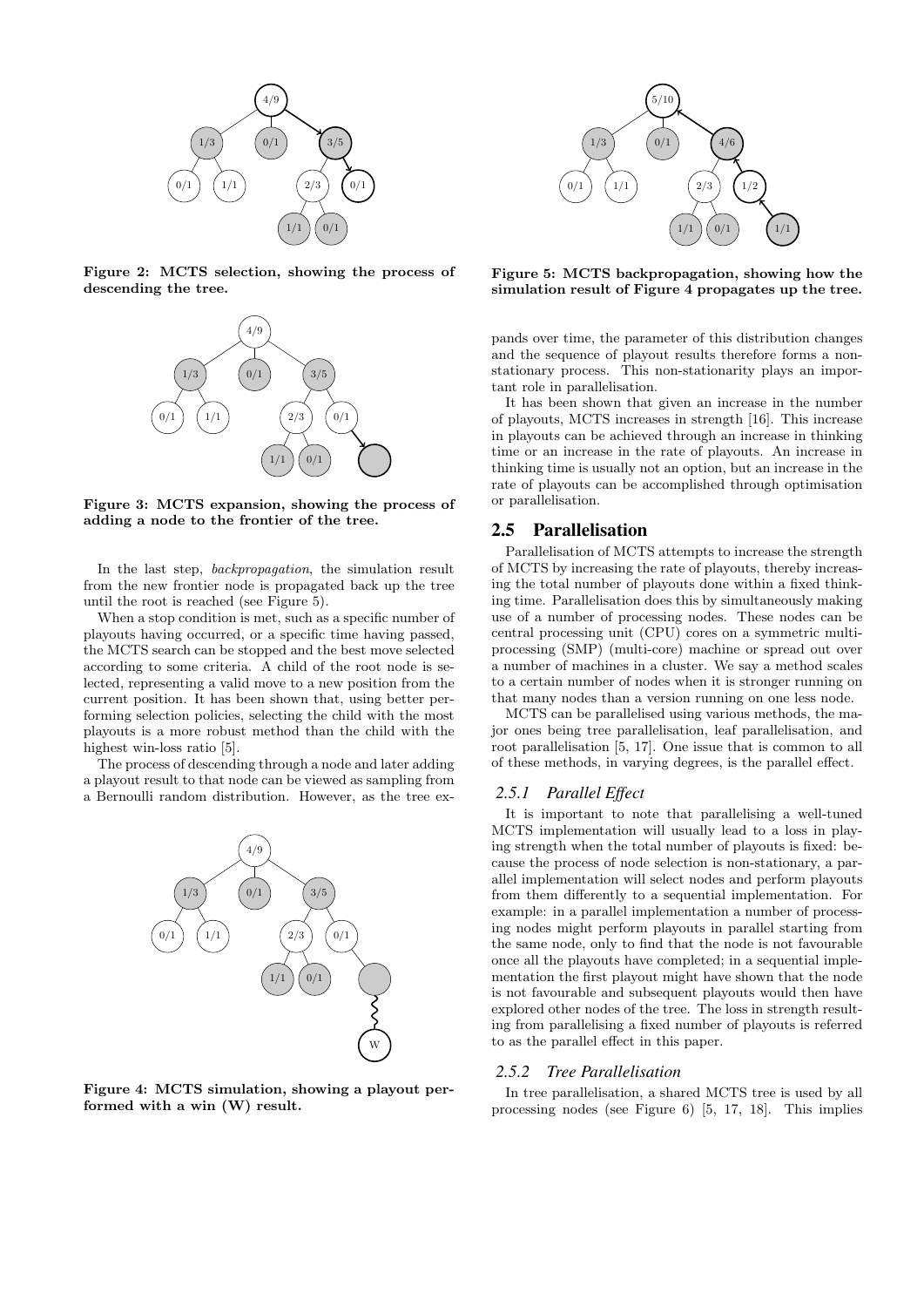that the tree is constantly available to all the processing nodes. Tree parallelisation therefore lends itself to multicore systems where memory is shared. This shared memory dependency presents an inherent problem for clusters, which are connected by comparatively high-latency connections. However, memory access latency is not a problem for multicore systems, and tree parallelisation is generally used on these systems [5].



Figure 6: Tree parallelisation, showing a number of processing nodes working on a shared MCTS tree simultaneously.

To prevent data loss with tree parallelisation, concurrency primitives such as mutexes are generally used. These mutexes control access to the data stored in the tree and the mutexes can be local to each node or global. The use of mutexes means that data access to nodes is serialised. When a large number of processing nodes are used, this can lead to time being wasted waiting to acquire mutexes. The lock-free modification dictates that tree node mutex locks are not acquired [19]. This means that multiple processing nodes can access a tree node's data simultaneously. This lack of mutexes can lead to some slight inaccuracies and inconsistencies in playout statistics, but the processing power made available by not waiting for mutex locks may outweigh the losses resulting from these issues [19].

A problem that can arise with tree parallelisation is overexploitation, where processing nodes duplicate work being done at the same time on other processing nodes. This is a manifestation of the parallel effect. The virtual loss modification attempts to mitigate this problem. It involves adding a loss to each node in the tree visited during the selection descent, and then removing it when propagating the result back up the tree [17]. This deters other processing nodes from descending down the same path in the tree and potentially performing unnecessary work if there is another path which is of similar quality. This modification thus encourages exploration.

Enzenberger and Müller showed that they could improve the scaling of tree parallelisation from 3 to 8 nodes with the lock-free modification [19]. Segal has shown tree parallelisation with the lock-free and virtual loss modifications to scale to 64 nodes while it was limited to 8 nodes without virtual loss [16].

#### *2.5.3 Leaf Parallelisation*

Leaf parallelisation employs a single master node and multiple slave nodes (see Figure 7) [5, 17]. The master node maintains the MCTS tree and requests that slave nodes perform playouts starting from specific leaf positions. The master can broadcast the same position to all nodes or send different positions to different slaves. The master node then

collects the results of these playouts and updates the tree. In leaf parallelisation, the four steps of an MCTS iteration are thus divided between the master and slave: the slave performs the simulation step, while the master performs the other three steps.

This method can be successful on clusters, but the single node maintaining the tree can potentially become a bottleneck [20]. Kato and Takeuchi have shown leaf parallelisation to scale to one master node and 15 slave nodes [20].



Figure 7: Leaf parallelisation, showing the master and slave nodes, with the slaves performing the playouts for the master's MCTS tree.

#### *2.5.4 Root Parallelisation*

In root parallelisation, each node maintains its own MCTS tree with periodic sharing of information about these trees between the nodes (see Figure 8) [5, 17]. When information is shared, only a portion of the tree is shared in order to minimise the communication overhead of sharing. A possible sharing strategy is to share the nodes in the top 3 levels that have at least 5% of the total playouts through them, at a frequency of 3 Hz [21]. In this method, each of the processing nodes performs all four steps of the MCTS iterations on its tree. The sharing frequency must balance the communication overhead with keeping the MCTS trees as relevant as possible. If root parallelisation could update at infinite frequency, share the whole tree, and update in zero time, then it would be equivalent to tree parallelisation. Bourki et al. have shown root parallelisation to scale to 40 nodes [21].



Figure 8: Root parallelisation, showing a MCTS tree per processing node.

## 3. DESIGN AND IMPLEMENTATION

#### 3.1 General

This work builds on the existing MCTS-based Computer Go player, *Oakfoam* [22]. Oakfoam is implemented in  $C++$ and is available under the BSD open-source licence. Oakfoam has a number of strength-improving modifications to the vanilla MCTS algorithm, including an improved selection policy and playout heuristics. Version 0.1.0 of Oakfoam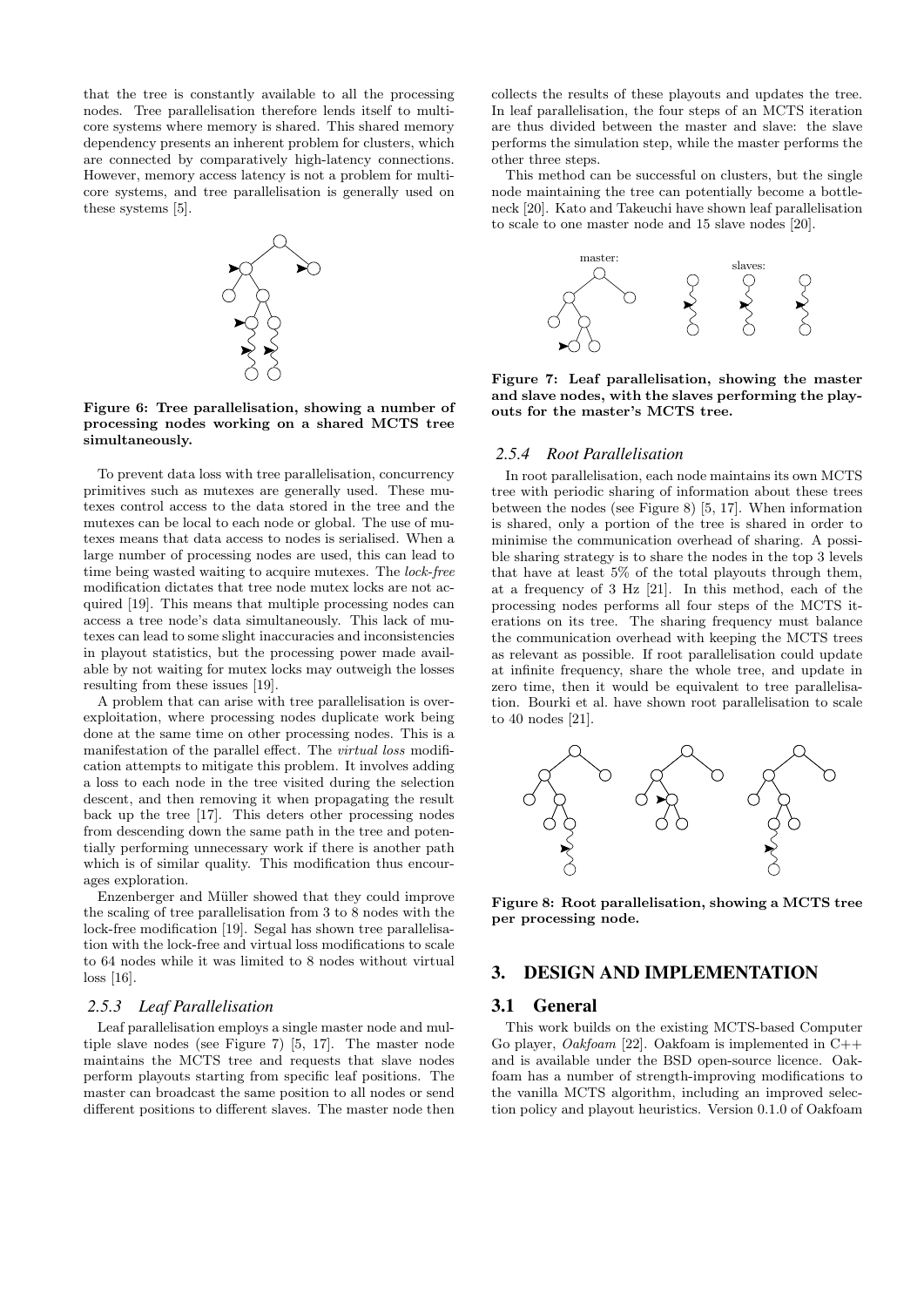was used for this work. Prior to this work, Oakfoam did not have parallelisation functionality. More extensive discussion of this work is available in [23]. Refer to Section 8 for more information on Oakfoam.

#### 3.2 Multi-core Parallelisation

Due to the shared memory nature of multi-core systems, it was decided to make use of tree parallelisation, as described in Section 2.5.2. In this case, the processing nodes are the CPU cores of the multi-core system. A single MCTS tree, which is shared between all the processing nodes, is therefore maintained in shared memory. A number of threads (typically one per CPU core) are executed, and all work on the same tree. In order to address over-exploitation and performance losses from waiting for concurrency primitives, the virtual loss and lock-free modifications were implemented and these can be enabled at runtime.

Multi-core parallelisation requires threading, and Boost C++ Threads [24] were used for this. When an MCTS search is performed, a number of threads, stored in a thread pool, are started and simultaneously begin an MCTS search. The number of threads is set using a parameter, and can easily be set to the number of CPU cores on the current machine. Once a stop condition is met, all the threads are stopped and the final result is returned.

## 3.3 Cluster Parallelisation

For clusters, the processing nodes are CPU cores distributed over a collection of machines. In comparison with multi-core systems, clusters have high latency between processing nodes as the nodes are usually not on the same physical machine. Leaf and root parallelisation are therefore the only realistic candidates for cluster parallelisation. Root parallelisation, as described in Section 2.5.4, was chosen due to it scaling better than leaf parallelisation in previous work [21, 25].

For root parallelisation, each processing node will periodically share a part of their tree with the rest of the nodes. The communication system used is very important for this sharing. The two main options that are available for cluster communication are using the Message Passing Interface (MPI) and building a layer atop Transmission Control Protocol (TCP).

The MPI standard is the de-facto communication standard for High Performance Computing (HPC) [26]. It is relatively easy to use and has tried-and-tested implementations with support [27]. MPI implementations have support for TCP/IP connections as an underlying communication mechanism [27]. One advantage of MPI is that, given faster communication mechanisms between processing nodes than TCP/IP (such as shared memory or switched fabric communication), MPI can make use of them without additional code [27]. Another advantage is that MPI is available on most High Performance Computing (HPC) clusters [28], and greatly simplifies creating and running cluster jobs. A notable restriction of the current MPI standard is that all collective communications (any communications that involve more than two nodes) must be synchronous. Since pairwise communication is not feasible for many nodes, this implies that all the nodes will have to communicate at very specific times when sharing data.

For finer-grained control of communication between processing nodes, a custom communication layer can be imple-

mented atop TCP. Although this approach is more complex, it allows one to make full use of the available network as well as handle asynchronous and synchronous communication.

Due to the iterative nature of MCTS, synchronous communication was deemed a lesser issue, as all that would be required to minimise wasted resources is an accurate clock, which MPI itself provides. Use of this accurate clock would mean that all nodes could try to communicate as close to each other in time as possible, reducing time spent waiting.

It was thus decided to use MPI, as the reduced complexity was deemed more important than the flexibility lost and the lack of asynchronous collective communications. It was decided to use Open MPI [27], an open-source implementation with support and widespread usage [28], as the MPI implementation.

In order to synchronise communications, a check is performed after each playout to see whether the next update should occur, or another playout should be started. Therefore, the longest a processing node should wait to communicate is the length of one playout. An optimised MCTS implementation can typically perform at least 1000 playouts per second, so if the number of playouts completed between updates is more than 100 playouts (which would correspond with a sharing rate of about 10Hz), the total waiting time should thus be smaller than 1%.

In order to limit communication overhead, only a portion of the tree is shared. The portion of the tree shared is based on the top few tree levels and how many playouts have passed through the node; this approach was chosen based on other cluster root parallelisation implementations [21]. The exact number of levels and playouts that signify the shared portion are adjustable parameters. Figure 9 shows an example MCTS tree, with a portion that would typically be shared indicated. In the example, only nodes in the top three tree levels with at least 20% of the total playouts have been selected.<sup>3</sup>



Figure 9: Example of cluster sharing. Nodes to be shared are indicated. These nodes are in the top three tree levels and have at least 20% of the total playouts.

The shared tree portions will be combined after sharing. The playout results of each equivalent position will be combined by adding the playout results since the last time shared.

In order to share a node, a unique identifier for the position represented by the node must be shared, as well as the playout results for that position since the last time it was

 $3$ The threshold of 20% is artificially high, and only used for illustrative purposes.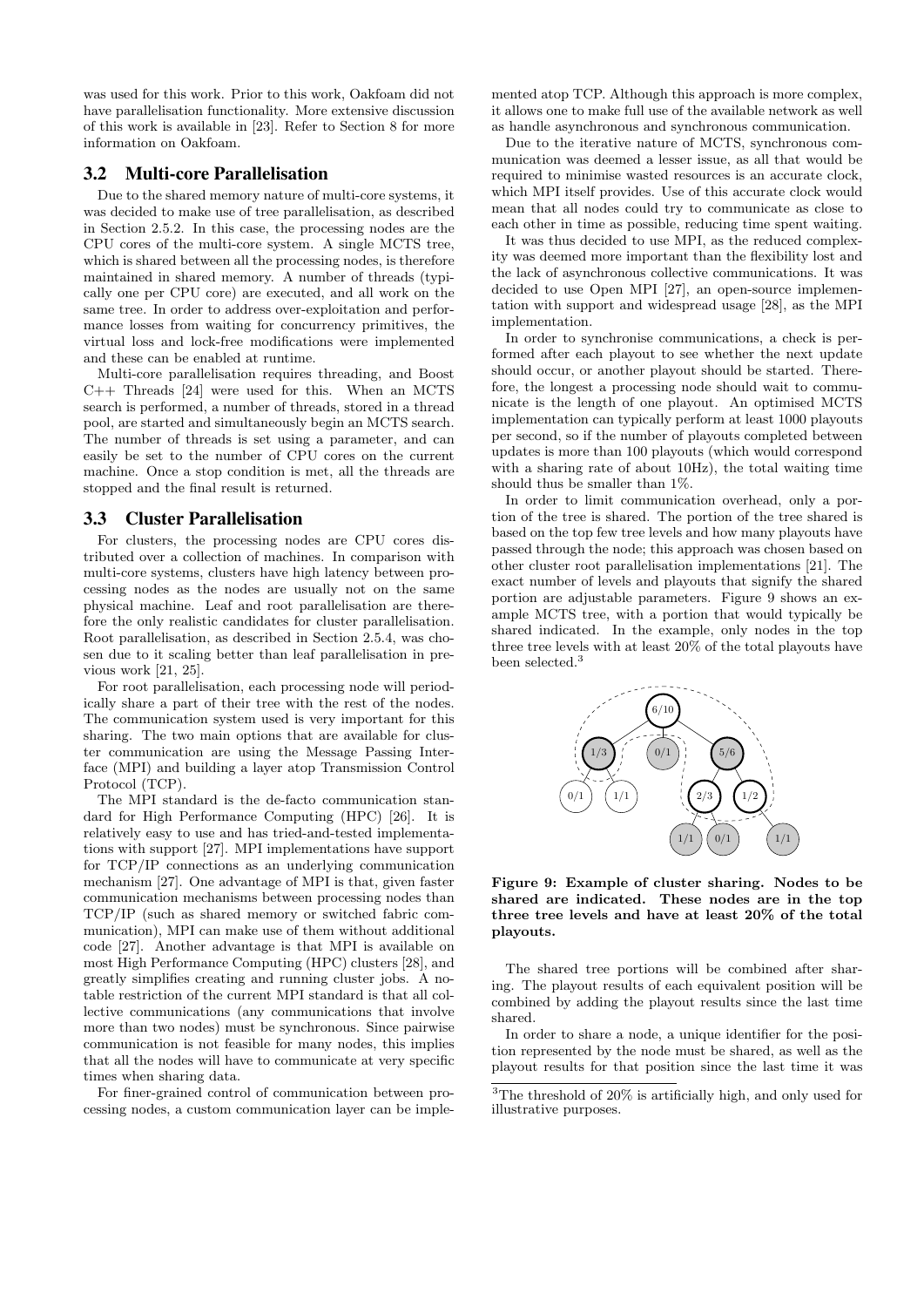shared. This will be enough information to combine playout results for equivalent nodes in the different trees. A 64-bit Zobrist hash [29] is used as this unique identifier. Zobrist hashing is a technique that can generate an arbitrary length hash code for a board position with a good distribution [29]. It is assumed that the distribution of these hashes will be such that any collisions will not substantially affect performance.

# 4. EXPERIMENTS AND RESULTS

## 4.1 Overview

Due to the stochastic nature of MCTS, it is difficult to verify the correctness of an MCTS implementation. It is therefore common to verify an MCTS implementation with empirical results — testing is a fundamental part of MCTS research [5].

Usually, changes to an MCTS implementation are evaluated by playing against a version of the same program without the change (self-play) and against other reference programs. In this work, it was decided to perform measurements using only self-play, as it was expected that this would be able to offer comprehensive testing, while eliminating the additional complexity of introducing another program. The Gomill tool suite [30] was used for testing.

Tests were performed on 9x9 and 19x19 boards, as these are popular board sizes [6]. Using two board sizes should give a good indication of the effect of board size on the results. Note that, since a 19x19 board is about 4.5 times larger than a 9x9 board, playouts take more than four times longer on 19x19. Therefore tests on 19x19 will take much longer than those on 9x9.

The time that was required to perform tests was a limiting factor in this work. There are 100 or more moves in a typical 19x19 Go game, and with a time limit of 10 seconds per move,<sup>4</sup> tests on 19x19 can take longer than 15 minutes per game. In order to get an accurate result, a number of games must be played. A run of 100 games (the minimum number for a test in this work) can easily take longer than a day on 19x19. Testing was therefore selective and could not cover a very wide range of parameters.

In order to evaluate the parallelisation implementations, a sequence of tests was performed. We started by measuring the speedup  $-$  the rate of playouts with a specific number of processing nodes over the rate of playouts on a single processing node. We did this by starting Oakfoam on a certain number of processing nodes, sending a command to generate a move, and then recording the rate of playouts. If no increase in speedup is observed beyond a certain number of nodes, we know that the implementation being tested does not scale past that many nodes.

We continued by measuring the parallel effect (see Section 2.5.1). For this test, two versions of Oakfoam using a fixed number of playouts per move played a series of games against each other and the winrate<sup>5</sup> of the tested version was measured. The reference version was run on a single node, while the tested version was run on various numbers of processing nodes. A 50% winrate is ideal, indicating that there is no parallel effect and that the tested version scales according to the speedup results.

When near-ideal results were not found, a further test was performed to measure any possible strength increase. Similar to the previous test, a series of games between two versions of Oakfoam was played. However, in this strength comparison test, both versions are given a fixed thinking time per move. This test requires a baseline for comparison. This baseline is generated by emulating an ideal parallel player — the tested version is given a thinking time per move equal to that of the reference version multiplied by the number of nodes the ideal player is emulating executing on.

The speedup results showed very little variance, with only the occasional slower outlier, most likely due to system processes in the background. No error bars are shown for these results, only the fastest result of 4 samples is shown.

In all graphs that show error bars, these bars show the 95% confidence interval<sup>6</sup> of each result. In some of the graphs, particularly those with error bars, the results are slightly staggered to aid readability. For example, all results in Figure 17 near the grid line for "4 Nodes/Periods" are in fact measured for exactly 4 nodes or periods.

All tests were performed on the Stellenbosch University's Rhasatsha cluster [31] and another standalone machine. The cluster nodes have eight-core Intel Xeon processors ranging from 2.67 GHz to 2.83 GHz and the standalone machine has a four-core Intel Xeon E5520 2.27 GHz processor.

#### 4.2 Multi-core Parallelisation

Multi-core parallelisation was evaluated by measuring its speedup and parallel effect. All multi-core testing was performed on the eight-core nodes of the Rhasatsha cluster. While we had hoped to test multi-core scaling beyond eight cores, our tree parallelisation implementation was unfortunately unable to scale to even two threads on the many-core SPARC-architecture machine we had planned to use for this purpose. This issue seems to be due to a difference between x86 and SPARC architectures, which we hope to address in our implementation in future work.

#### *4.2.1 Speedup*

The speedup of the multi-core tree parallelisation implementation (with various combinations of the virtual loss and lock-free modifications) on 9x9 and 19x19 was measured. The results are shown in Figures 10 and 11.

On both 9x9 and 19x19, tree parallelisation for multi-core systems showed an increase in speed proportional to the increase in processing nodes. Multi-core tree parallelisation is therefore successful in increasing the rate of playouts.

There is no discernible difference between the various multicore versions in the range of hardware tested on and therefore no conclusion can be made regarding the utility of the virtual loss and lock-free modifications on the playout rate.

#### *4.2.2 Parallel Effect*

The multi-core tree parallelisation implementation was tested with different modifications on 9x9 and 19x19 to measure the parallel effect. All of these tests used 10 000 playouts per move. The results are shown in Figures 12 and 13.

<sup>4</sup>A time limit of 10 seconds per move is rather fast, but realistic. Longer time limits would take even longer to test and were therefore not used.

<sup>5</sup>The winrate is the number of wins divided by the total number of games in the series.

<sup>&</sup>lt;sup>6</sup>The confidence interval used is of the normal approximation to a binomial distribution.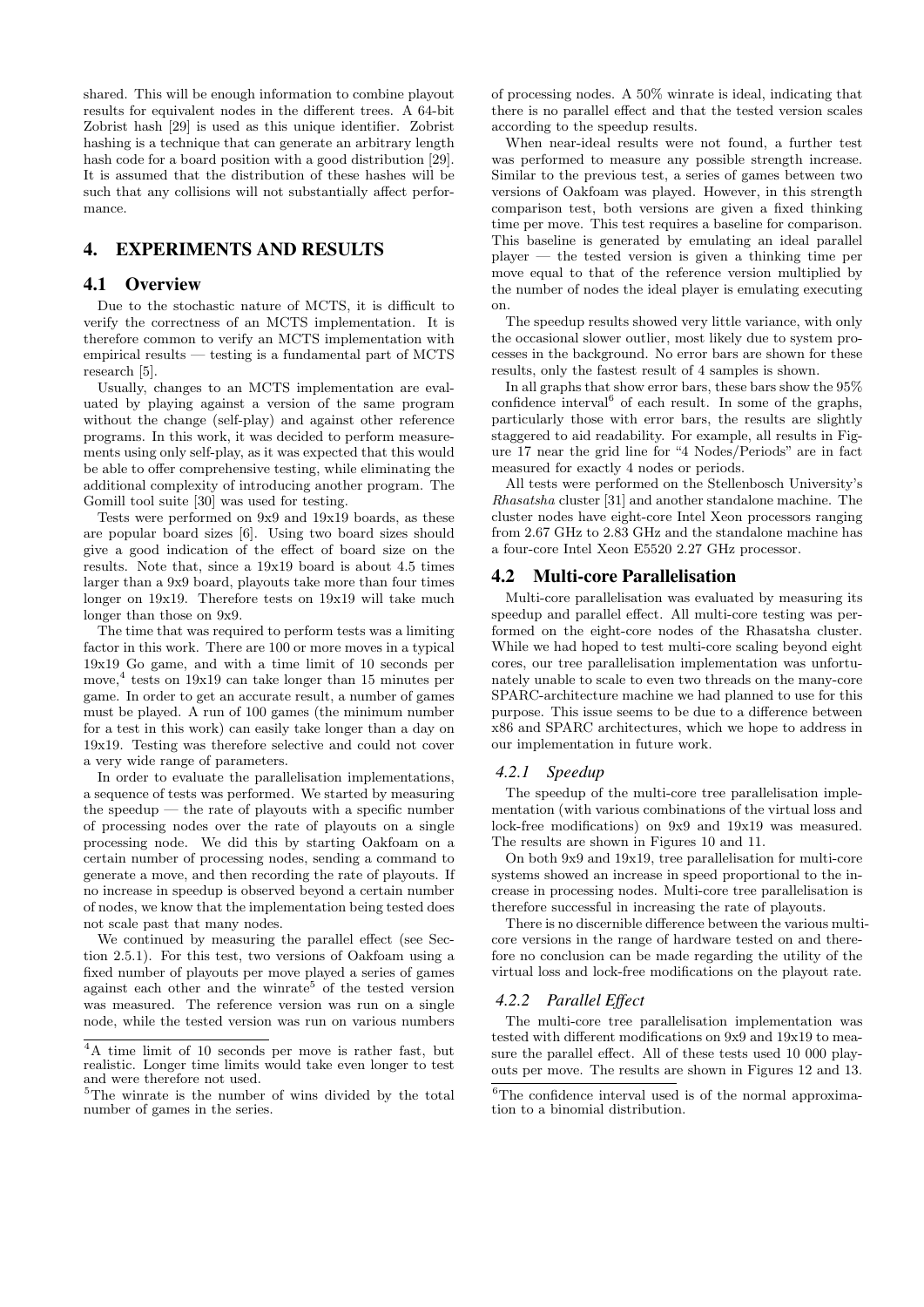

Figure 10: Speedup of multi-core parallelisation on 9x9 with various modifications.



Figure 11: Speedup of multi-core parallelisation on 19x19 with various modifications.

On the tested hardware, multi-core parallelisation shows no noticeable parallel effect on 9x9. On 19x19, the multicore parallelisation shows no parallel effect with the virtual loss modification, while without the modification, strength is severely handicapped by the parallel effect.

The lack of the parallel effect (with virtual loss) and linear speedup implies that our multi-core parallelisation scales very well on the available hardware and any strength increase can be measured by the corresponding increase in the rate of playouts. Therefore it was not considered necessary to perform a strength comparison for multi-core parallelisation.

## 4.3 Cluster Parallelisation

Cluster parallelisation was evaluated by performing the speedup, parallel effect and strength comparison tests on our root parallelisation implementation.

The interval between tree-sharing updates is a parameter for some of the tests and is referred to as  $p$  (in seconds). The portion of the tree shared is the same in all the tests and consists of the nodes with more than 5% of the total tree playouts that are in the top three tree levels.



Figure 12: Parallel effect of multi-core parallelisation on 9x9 with various modifications and 10 000 playouts per move.



Figure 13: Parallel effect of multi-core parallelisation on 19x19 with various modifications and 10 000 playouts per move.

#### *4.3.1 Speedup*

The speedup of the cluster root parallelisation implementation on 9x9 and 19x19 was measured. The results are shown in Figures 14 and 15.

The results show almost ideal speedup for cluster parallelisation on 9x9. On 19x19, the speedup is close to linear, but with a lower gradient. We believe that this is due to the increased length of a playout on 19x19 and the fact that sharing is synchronised. This means that more time is spent waiting to synchronise on 19x19 if the sharing period is the same as on 9x9. We can also see that after a number of nodes, the speedup plateaus. We believe that this is due to the communication overhead starting to dominate.

#### *4.3.2 Parallel Effect*

The cluster root parallelisation implementation was tested on 9x9 and 19x19 to measure the parallel effect. All of these tests were conducted with a sharing interval of  $p = 0.1$ . The results are shown in Figure 16.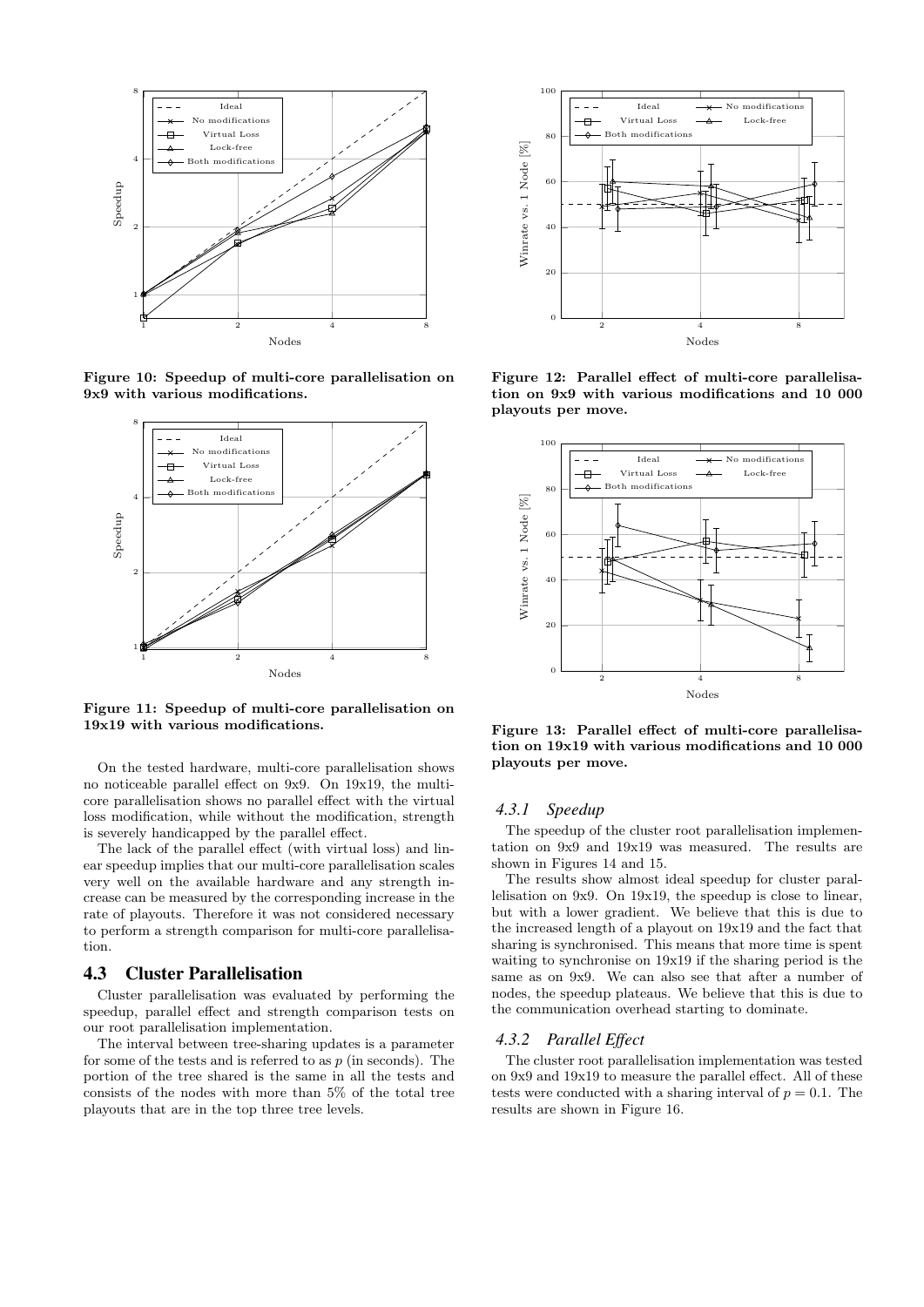

Figure 14: Speedup of cluster parallelisation on 9x9 with various sharing intervals.



Figure 15: Speedup of cluster parallelisation on 19x19 with various sharing intervals.

The parallel effect is prominent for cluster parallelisation on 9x9, unlike for multi-core parallelisation. Since we expect 19x19 to be more susceptible to the parallel effect, it was decided not to perform further parallel effect tests and instead proceed with a strength comparison on 9x9 and 19x19.

#### *4.3.3 Strength Comparison*

The strength of the cluster root parallelisation implementation on 9x9 and 19x19 was measured and compared to an ideal baseline. These tests were performed using different sharing intervals. The results are shown in Figures 17, 18 and 19.

The results on 9x9 show that our root parallelisation implementation is not very successful and is not able to scale well on the cluster. On 19x19, the implementation is able to scale up to eight nodes, where it achieves a strength equivalent to four nodes assuming ideal parallelisation. We also note that running on too many nodes on 19x19 may be detrimental to strength, as indicated by the results for 32 nodes being worse than those on 16 nodes, although not by a statistically significant amount.



Figure 16: Parallel effect of cluster parallelisation on 9x9 with a fixed number of playouts per move.



Figure 17: Strength of cluster parallelisation on 9x9 with longer time settings and various sharing intervals.

# 5. CONCLUSIONS

MCTS is the focus of current Computer Go research. Currently, processors are making increasing use of parallel hardware, making parallelisation more important. This work implemented and tested solutions for parallelising of MCTS.

Multi-core parallelisation was tested up to eight cores and, with the virtual loss addition, showed no measurable negative parallel effect on both 9x9 and 19x19. This, coupled with a high linear speedup, show that the multi-core parallelisation achieves near-ideal scaling on the tested hardware, similar to results in other work [16, 19]. Future work on multi-core parallelisation can continue testing on a greater number of cores.

Cluster parallelisation was tested on up to 8 and 32 nodes on 9x9 and 19x19 respectively. Minimal to no strength improvement was observed on 9x9, similar to results previously reported [21]. However, on 19x19 we observed scaling up to eight nodes, where performance was equivalent in strength to the ideal for four nodes. This is worse than, but comparable to, results in other work [21]. This testing shows that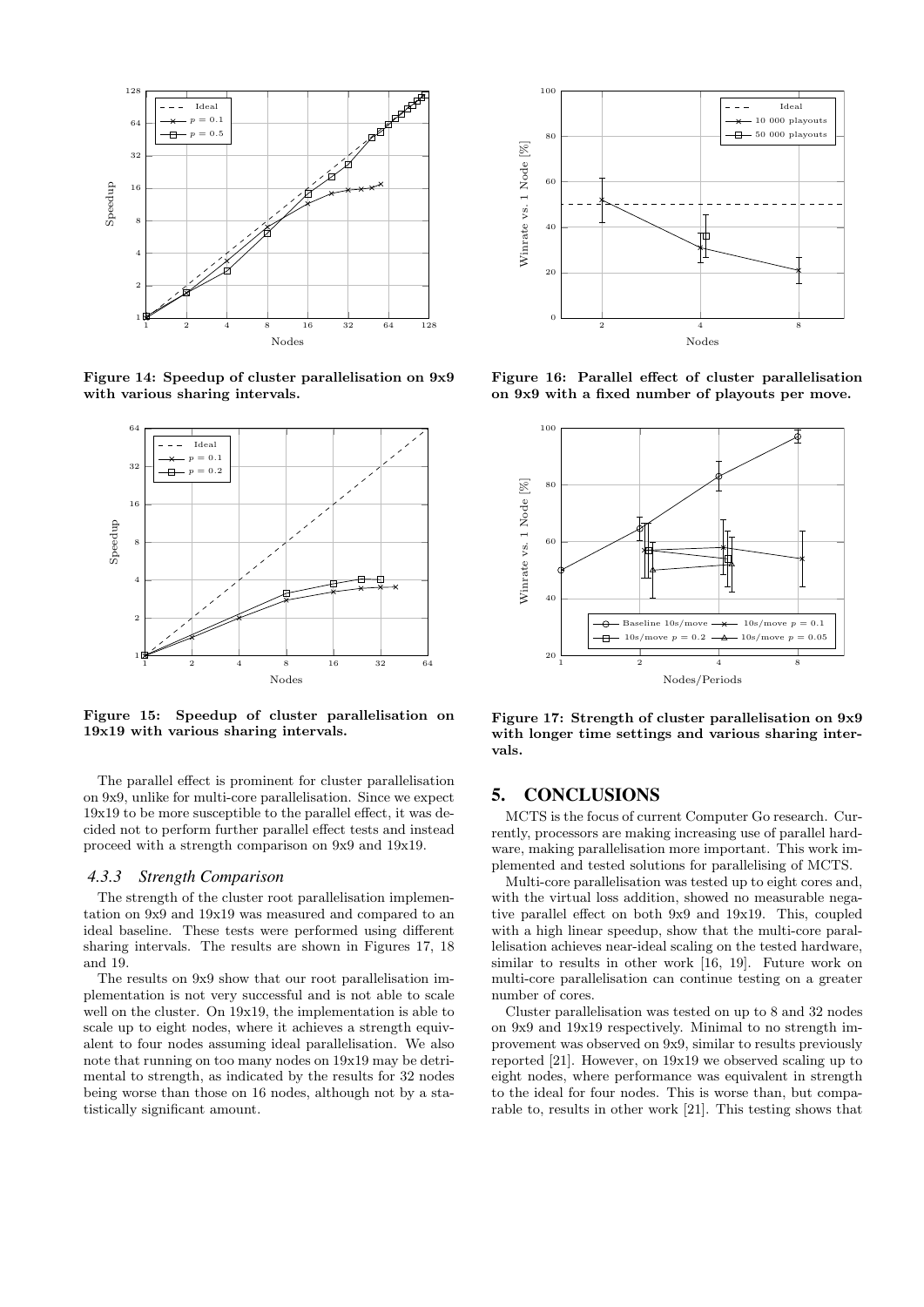

Figure 18: Strength of cluster parallelisation on 9x9 with shorter time settings and various sharing intervals.



Figure 19: Strength of cluster parallelisation on 19x19 with various time settings.

there is much room for improvement on both 9x9 and 19x19 for cluster parallelisation in terms of ideal scaling. Future work on cluster parallelisation can consider different sharing criteria or other parallelisation methods.

Due to this work, Oakfoam is currently one of only  $two<sup>7</sup>$ open-source MCTS-based Computer Go players with cluster parallelisation, and the only one using MPI.

## 6. ACKNOWLEDGEMENTS

This work was partially supported by the National Research Foundation of South Africa.

## 7. REFERENCES

[1] K. Asanovic, R. Bodik, B. C. Catanzaro, J. J. Gebis, P. Husbands, K. Keutzer, D. A. Patterson, W. L. Plishker, J. Shalf, S. W. Williams, and K. A. Yelick, "The landscape of parallel computing research: A view from Berkeley," tech. rep., University of California at Berkeley, 2006.

- $[2]$  B. Brügmann, "Monte Carlo Go," tech. rep., Max-Planck-Institute of Physics, 1993.
- [3] L. Kocsis and C. Szepesvári, "Bandit based Monte-Carlo Planning," Machine Learning: ECML 2006, pp. 282–293, 2006.
- [4] A. Rimmel, O. Teytaud, C.-S. Lee, S.-J. Yen, M.-H. Wang, and S.-R. Tsai, "Current Frontiers in Computer Go," IEEE Symposium on Computational Intelligence and AI in Games, vol. 2, no. 4, pp. 229–238, 2010.
- [5] C. Browne, E. Powley, D. Whitehouse, S. Lucas, P. I. Cowling, P. Rohlfshagen, S. Tavener, D. Perez, S. Samothrakis, and S. Colton, "A Survey of Monte Carlo Tree Search Methods," IEEE Transactions on Computational Intelligence and AI in Games, vol. 4, no. 1, pp. 1–49, 2012.
- [6] K. Baker, The Way to Go. American Go Foundation, 1986.
- [7] C. Garlock, "Michael Redmond on studying, improving your game and how the pros train." http://www.usgo.org/news/2010/06/michaelredmond-on-studying-improving-your-game-andhow-the-pros-train/, accessed on 2011-10-23, 2010.
- [8] R. A. Hearn, Games, Puzzles, and Computation. PhD thesis, Massachusetts Institute of Technology, 2006. [9] "Reading." Sensei's Library,
- http://senseis.xmp.net/?Reading, accessed on 2011-10-23.
- [10] N. J. Nilsson, Principles of Artificial Intelligence. Tioga Publishing Company, 1980.
- [11] B. Bouzy and T. Cazenave, "Computer Go: An AI oriented survey," Artificial Intelligence, vol. 132, pp. 39–103, Oct. 2001.
- [12] N. Metropolis and S. Ulam, "The Monte Carlo Method," Journal of the American Statistical Association, vol. 44, no. 247, pp. 335–341, 1949.
- [13] B. Bouzy and B. Helmstetter, "Monte-Carlo Go Developments," in Advances in Computer Games, 2003.
- [14] J. Méhat and T. Cazenave, "Combining UCT and Nested Monte Carlo Search for Single-Player General Game Playing," IEEE Transactions on Computational Intelligence and AI in Games, vol. 2, no. 4, pp. 271–277, 2010.
- [15] G. M. J.-B. Chaslot, Monte-Carlo Tree Search. PhD thesis, Maastricht University, 2010.
- [16] R. Segal, "On the Scalability of Parallel UCT," in Computers and Games, pp. 36–47, Springer, 2011.
- [17] G. M. J.-B. Chaslot, M. H. M. Winands, and H. van den Herik, "Parallel Monte-Carlo Tree Search," Computers and Games, pp. 60–71, 2008.
- [18] S. Gelly and Y. Wang, "Exploration Exploitation in Go: UCT for Monte-Carlo Go," in NIPS Conference On-line trading of Exploration and Exploitation Workshop, 2006.
- [19] M. Enzenberger and M. Müller, "A Lock-free Multithreaded Monte-Carlo Tree Search Algorithm," Advances in Computer Games, pp. 14–20, 2010.

<sup>7</sup>The open-source Computer Go player Pachi has cluster parallelisation using TCP.